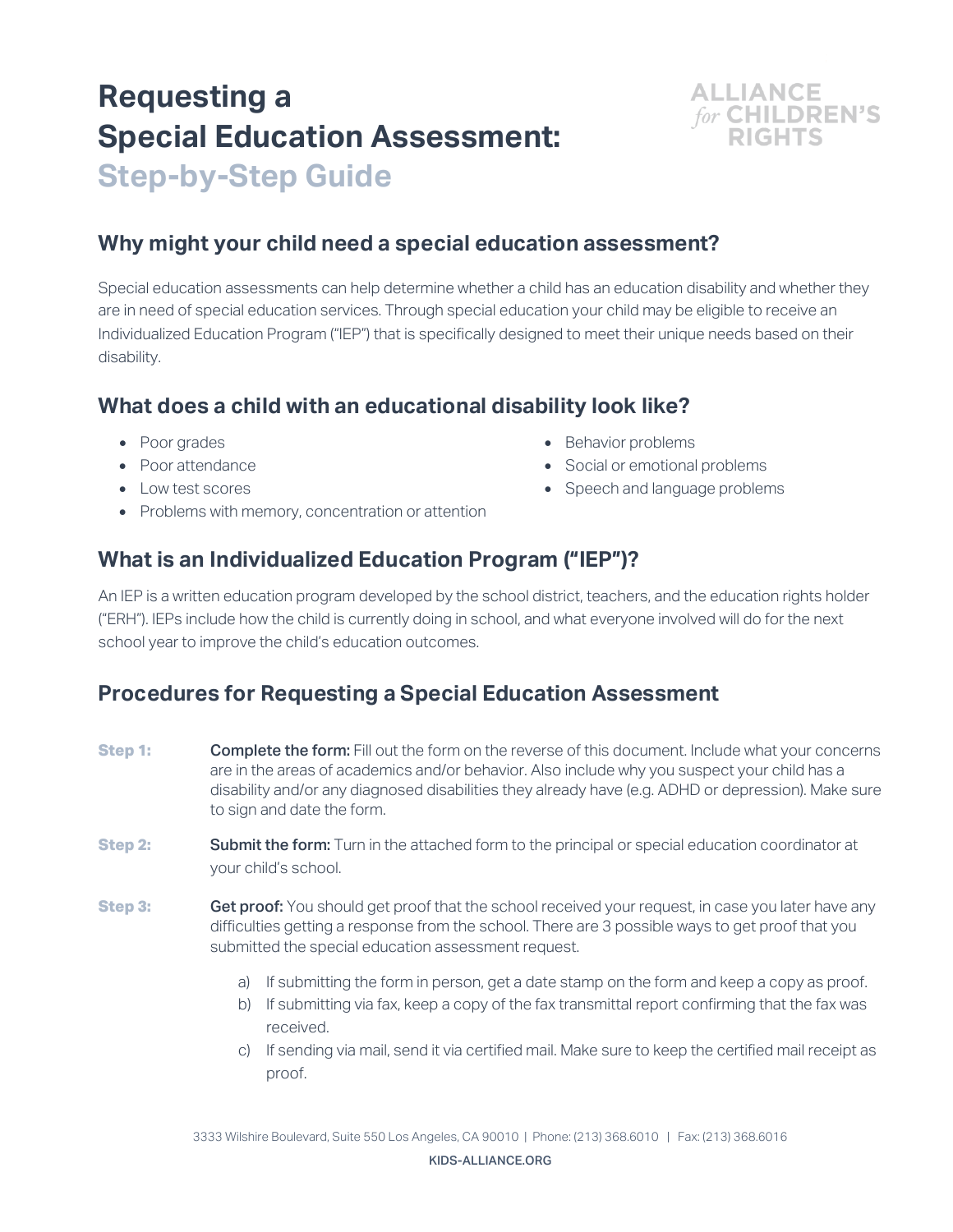- **Step 4: Get the School's Response:** Your child's school is legally required to send you a written response within 15 calendar days of receiving the request for an assessment. Your child's school only has two options to respond to your request. They can send you an assessment plan granting the assessment OR a written refusal to complete the assessment. DO NOT accept other options. Do not agree to a parent-teacher conference or a Student Study Team (SST) meeting instead of the assessment you requested.
- **Step 5: Review and Sign the Assessment Plan:** After you receive the assessment plan from the school, you have 15 calendar days to sign it and return it. Before returning it to the school, review the assessment plan to make sure they are doing all necessary assessments (i.e. cognition, academics, motor/processing, social/emotional/ behavioral/attention). Request in writing, on the assessment plan, to receive a copy of the assessment report(s) 5 business days before the IEP meeting.
- **Step 6: Holding the IEP Meeting:** After you return the signed assessment plan to your child's school, the school legally has only 60 calendar days to hold an Individualized Education Program ("IEP") meeting to discuss the results of the assessments and whether your child is eligible for special education. Make sure to read your child's assessment report prior to the meeting and prepare any questions you may want to ask at the meeting. If you don't agree with the school's determination of IEP eligibility or the services/supports they offer, don't sign the IEP document. Ask your school for a list of attorneys/advocates who can help you appeal their decision.